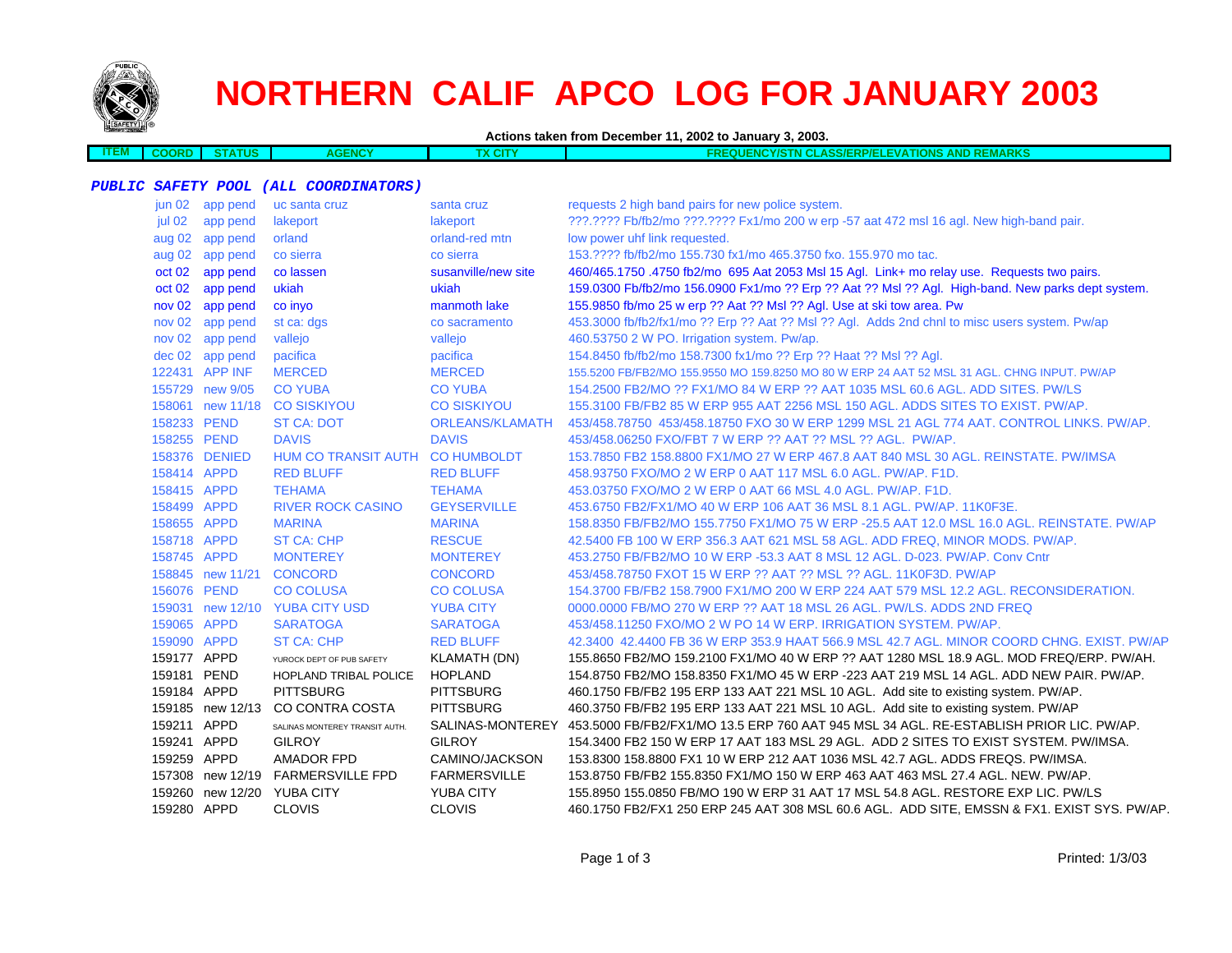| 159288 APPD | CLOVIS       | <b>CLOVIS</b> | .460.2250 FB2/FX1 200 ERP 37 AAT? 308 MSL 60.6 AGL?. ADD SITE. EMSSN & FX1. EXIST SYS. PW/AP  |
|-------------|--------------|---------------|-----------------------------------------------------------------------------------------------|
| 159339 APPD | CI OVIS      | CLOVIS        | 156,0000 FB/FB2/MO 153,8750 FX1/MO 100 W ERP 218 AAT 308 MSL 60.6 AGL. EXIST, RELOCATE, PW/AP |
| 159360 PFND | TINGOLN.     | TINCOLN.      | 0000.0000 MO 1 FRP. 16K0F2D. NEW. AIRPORT. PW/LS.                                             |
| 159384 APPD | <b>DIXON</b> | <b>DIXON</b>  |                                                                                               |

### **470-512 MHz POOL**

| app pend        | csu: hayward        | hayward               | 488.6125 Fb/fb2/mo/fx1 ?? w erp ?? aat ?? Msl ?? agl. New system.                              |
|-----------------|---------------------|-----------------------|------------------------------------------------------------------------------------------------|
| nov 02 app pend | st ca: oes          | bay area (coord chnl) | ???.???? Fb/fb2/fx1/mo ?? W erp ?? Aat ??msl ??agl. Bay inter-agency intercom.                 |
| 158720 APPD     | <b>CO SAN MATEO</b> | <b>CO SAN MATEO</b>   | 488.53750 FB2/MO 157 W ERP 258 AAT 342 MSL 21.3 AGL, ADD SITE TO EXIST, MODS, PW/AP,           |
| 158721 APPD     | <b>CO SAN MATEO</b> | <b>CO SAN MATEO</b>   | 488,86250 FB2 150 W ERP 258 AAT 342 MSL21.3 AGL, ADD SITE TO EXIST, PW/AP.                     |
| 158794 APPD     | <b>CO SAN MATEO</b> | <b>CO SAN MATEO</b>   | 488.88750 FB2/MO 150 WERP 258 AAT 342.9 MSL 21.3 AGL, ADD TO SYSTEM, PW/AP.                    |
| 158811 APPD     | <b>CO SAN MATEO</b> | <b>CO SAN MATEO</b>   | 488.88750 FB2/MO 150 WERP 258 AAT 342.9 MSL 21.3 AGL. ADD TO SYSTEM, PW/AP.                    |
| 158812 APPD     | <b>CO SAN MATEO</b> | <b>CO SAN MATEO</b>   | 488.88750 FB2/MO 150 WERP 258 AAT 342.9 MSL 21.3 AGL. ADD TO SYSTEM, PW/AP.                    |
| 158829 APPD     | <b>CO SAN MATEO</b> | <b>CO SAN MATEO</b>   | 482,31250 FB8C 150 W ERP 258 AAT 342.9 MSL 21.3 AGL, ADDS TO SYSTEM, YP/AP.                    |
| 158721 APPD     | <b>CO SAN MATEO</b> | <b>CO SAN MATEO</b>   | 488.86250 FB2 90 W ERP 258 AAT 342.9 MSL 21.3 AGL. RELOCATE, PW/AP.                            |
| 158837 APPD     | <b>CO SAN MATEO</b> | <b>CO SAN MATEO</b>   | 485,31250 485,76250 491,98750 MO8C 28 W ERP, ADD TO YP LICENSE, 8 & 10 KHZ EMSN, YP/AP,        |
| 158841 APPD     | <b>CO SAN MATEO</b> | <b>CO SAN MATEO</b>   | 488.98750 482.76250 488.98750 482.31250 FB8C 150 W ERP. Conv exist freqs into yp system. YP/AP |
| 158848 APPD     | <b>CO SAN MATEO</b> | <b>CO SAN MATEO</b>   | 488.71250 FB2/MO (COMPLEX MODS AND ADDS, EXISTING FREQ) PW/AP.                                 |
| 159008 APPD     | <b>CUPERTINO</b>    | <b>CUPERTINO</b>      | 482.56250 FB/FB2/FX1/MO 150 W ERP -47 AAT 184.2 MSL 14 AGL, RESTORE EXP LIC, PW/AP,            |
| 159067 APPD     | <b>CO SAN MATEO</b> | <b>CO SAN MATEO</b>   | 488.88750 FB2 150 W ERP 253.8 AAT 289 MSL 14 AGL, RELOCATION & OTH MODS, PW/AP                 |
| 159121 APPD     | <b>CO SAN MATEO</b> | <b>CO SAN MATEO</b>   | 488.88750 FB2/MO 150 WERP 258 AAT 342.9 MSL 21.3 AGL. ADD TO SYSTEM, PW/AP.                    |
|                 |                     |                       |                                                                                                |

#### **800 MHz PUBLIC SAFETY (GP, YP, GF, YF)**

| jul 02      | app pend       | s san francisco                                  | s san francisco       | ???.????? Fb/fb2/mo/fx1 100 w erp 142 aat 177 Msl 14 agl. New frequency.                                        |
|-------------|----------------|--------------------------------------------------|-----------------------|-----------------------------------------------------------------------------------------------------------------|
| oct 02      | app pend       | oakland                                          | oakland               | ????.???? Fb/fb2/fx1/mo 150 Erp 50 aat 8 msl 50 agl. Requests addnl data chnl. Gp.                              |
|             | 156156 APP INF | CHABOT-LOS POSADAS HAYWARD                       |                       | 858.96250 FB2/MO 65 W ERP ?? AAT 12.1 MSL 10.5 AGL. NEW GP/AP.                                                  |
| 158425 APPD |                | <b>CO SANTA CRUZ</b>                             | <b>CO SANTA CRUZ</b>  | 855,23750 FB/MO 176 W ERP 769 AAT 1140 MSL 59 AGL, F1D, MINOR MODS, GP/AP,                                      |
| 158426 APPD |                | <b>CO SANTA CRUZ</b>                             | <b>CO SANTA CRUZ</b>  | 855,23750 FB/MO 176 W ERP 517 AAT 801 MSL 31 AGL, F1D, MINOR MODS, GP/AP,                                       |
|             | 158531 FRQ HLD | <b>CO BUTTE</b>                                  | <b>CO BUTTE</b>       | ????.????? FB/FB2/FX1/MO 120 W ERP 374 AAT 1049 MSL 38 AGL. GP/AP. PLATTE/SUNSET                                |
| 158667 PEND |                | <b>CO SAN JOAQUIN</b>                            | <b>CO SAN JOAQUIN</b> | 855,23750 FB/MO 250 W ERP 34 AAT 14 MSL 36 AGL, MODS, PW/AP, MDT,                                               |
| 158880 APPD |                | LIVERMORE/AMADOR VLY TRANSIT<br><b>AUTHORITY</b> | <b>LIVERMORE</b>      | 868.3250 FB/MO 120 W ERP 25 AAT 225 MSL 19.8 AGL, F1D, GF/AP,                                                   |
| 159093 APPD |                | ST CA: NOT                                       | <b>RED BLUFF</b>      | 856,98750 858,73750 FB/FB2 159 W ERP 341,7 AAT 567.0 MSL 20 AGL, MINOR CORRD CHNG, EXIST, GP/AP                 |
| 159095 APPD |                | <b>ST CA: P&amp;R</b>                            | <b>RED BLUFF</b>      | 857,93750 FB/FB2 155 W ERP 341.7 AAT 567.0 MSL 20 AGL. MINOR COORD CHNG, EXIST/ GP/AP                           |
| 159341 APPD |                | <b>CO MONTEREY</b>                               | <b>CO MONTEREY</b>    | 856.23750859.96750 860.93750 100 W ERP 758 AAT 1042 MSL 55 AGL, CONSOLIDATE LICENSES, CORRECT SITE DATA, GP/AP, |

#### **800 MHz GENERAL POOL (COMMERCIAL USERS - F Y I)**

## **ALL ELEVATIONS SHOWN ARE IN METERS.SHOWING THE AOP >40 KM IN HIGH-BAND OR >32 KM UHF REQUIRES FILING FOR A RULE WAIVER. Fourteen channels have been adopted by the Commission for low power usage. New systems must use 11K25 emission and show class of station used (FB/FB2/FX0/FX1/MO/FBT). They are: 453/458 .0375, .0625, .0875, .1125, .1375, .8875, .9125, .9375, .9625, .9875 MHz and 460/465 .4875, .5125, .5375, .5625 MHz.**